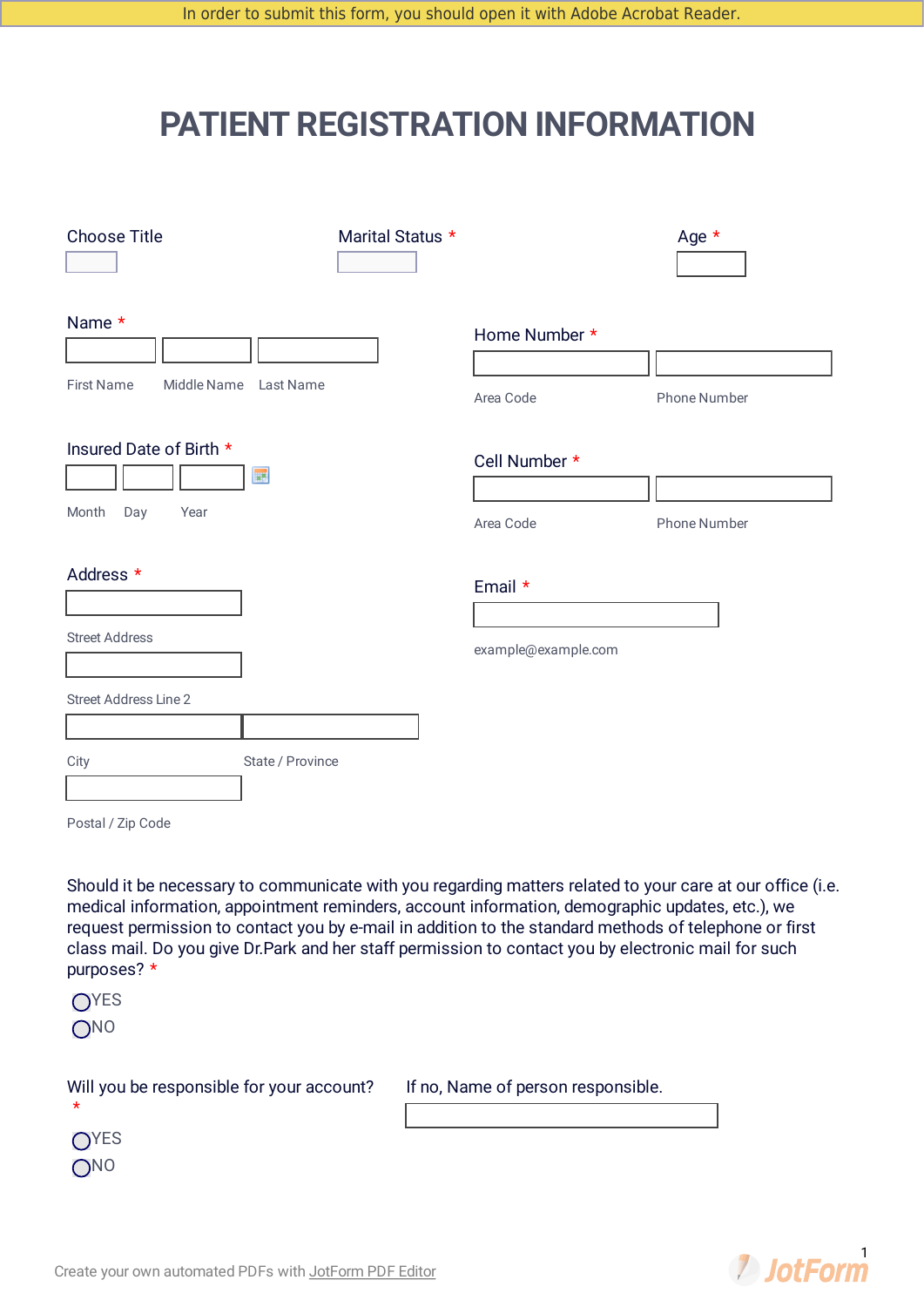| Employer's Name                                           | Employer's Number               |              |
|-----------------------------------------------------------|---------------------------------|--------------|
|                                                           |                                 |              |
|                                                           | Area Code                       | Phone Number |
| <b>PATIENT'S REFERRAL INFORMATION</b>                     |                                 |              |
|                                                           |                                 |              |
| How did you hear about Dr. Park?                          |                                 |              |
|                                                           |                                 |              |
|                                                           |                                 |              |
| If referred by a friend, may we thank him or her?<br>OYES |                                 |              |
| ONO                                                       |                                 |              |
|                                                           |                                 |              |
| <b>PATIENT'S INSURANCE INFORMATION</b>                    |                                 |              |
|                                                           |                                 |              |
|                                                           |                                 |              |
| Name of Insured *                                         | Your relationship to insured: * |              |
|                                                           |                                 |              |
| PRIMARY insurance company's name *                        | Insurance ID# *                 |              |
|                                                           |                                 |              |
|                                                           |                                 |              |
| Insurance Phone Number                                    | Insured Date of Birth           |              |
| <b>Phone Number</b><br>Area Code                          |                                 | œ            |
|                                                           | Month<br>Day<br>Year            |              |
|                                                           |                                 |              |
| Insurance Billing Address                                 |                                 |              |

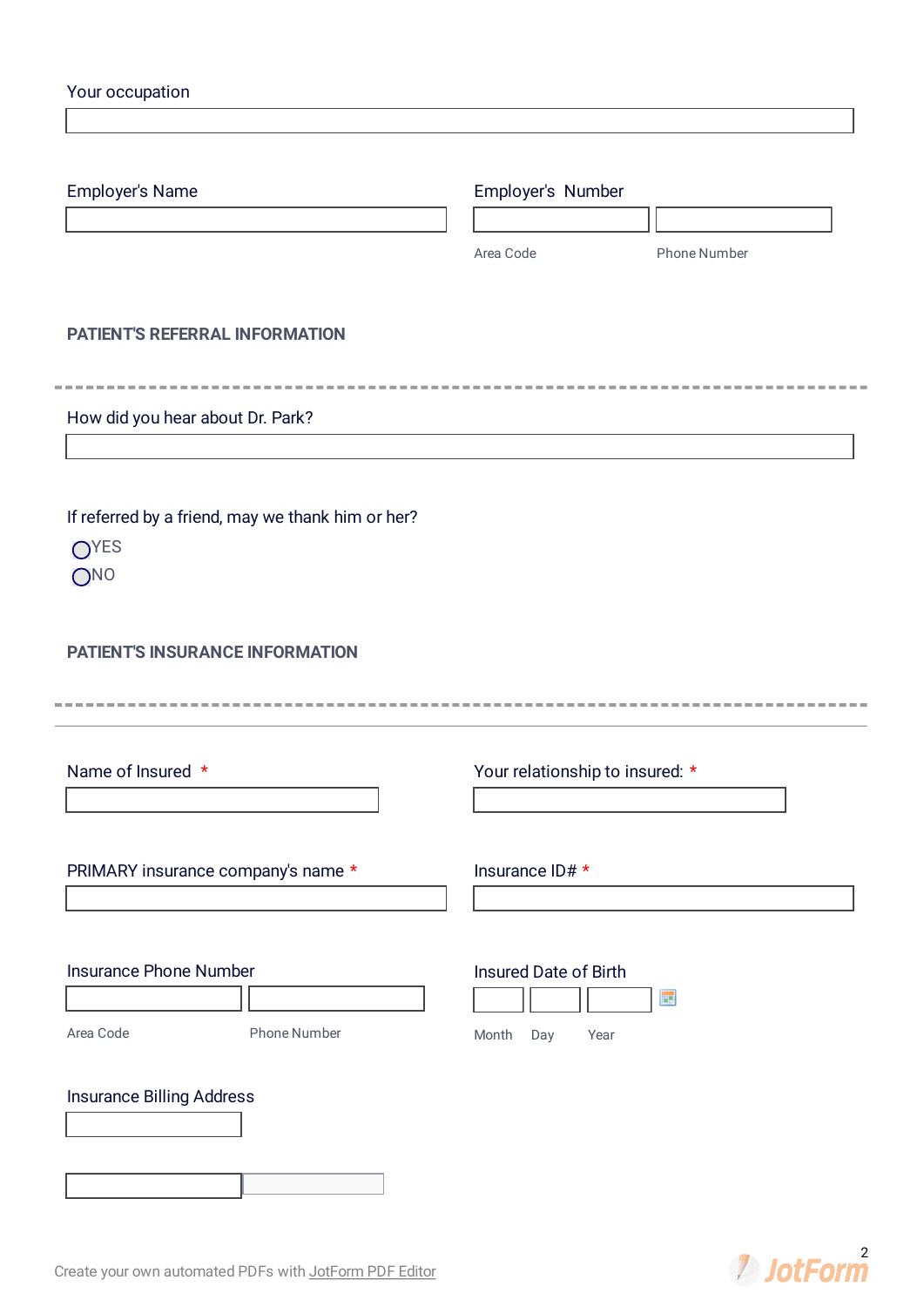|  | <b>Street Address</b> |
|--|-----------------------|
|--|-----------------------|

**City** 

## Any SECONDARY insurance?

## **EMERGENCY CONTANCT INFORMATION**

| Name *                         | Relationship: *     |                     |
|--------------------------------|---------------------|---------------------|
|                                |                     |                     |
| <b>First Name</b><br>Last Name |                     |                     |
|                                | Cell Phone Number * |                     |
| Address *                      |                     |                     |
|                                | Area Code           | Phone Number        |
| <b>Street Address</b>          |                     |                     |
|                                | Home Phone Number * |                     |
| Street Address Line 2          |                     |                     |
|                                | Area Code           | <b>Phone Number</b> |
| State / Province<br>City       |                     |                     |

Postal / Zip Code

 $\overline{\mathbf{r}}$ 

I agree that I am financially responsible for all charges whether or not they are covered by insurance. In the event of default, I agree to pay all costs of collection, and reasonable attorney's fees. I hereby authorize this healthcare provider to release all information necessary to secure the payment of benefits. I further agree that a photocopy of this agreement shall be valid as the original. \*

| Date                       | Signature |
|----------------------------|-----------|
| Month<br>Day<br><b>III</b> |           |
| Year                       |           |
| Date                       |           |

**2** JotForm